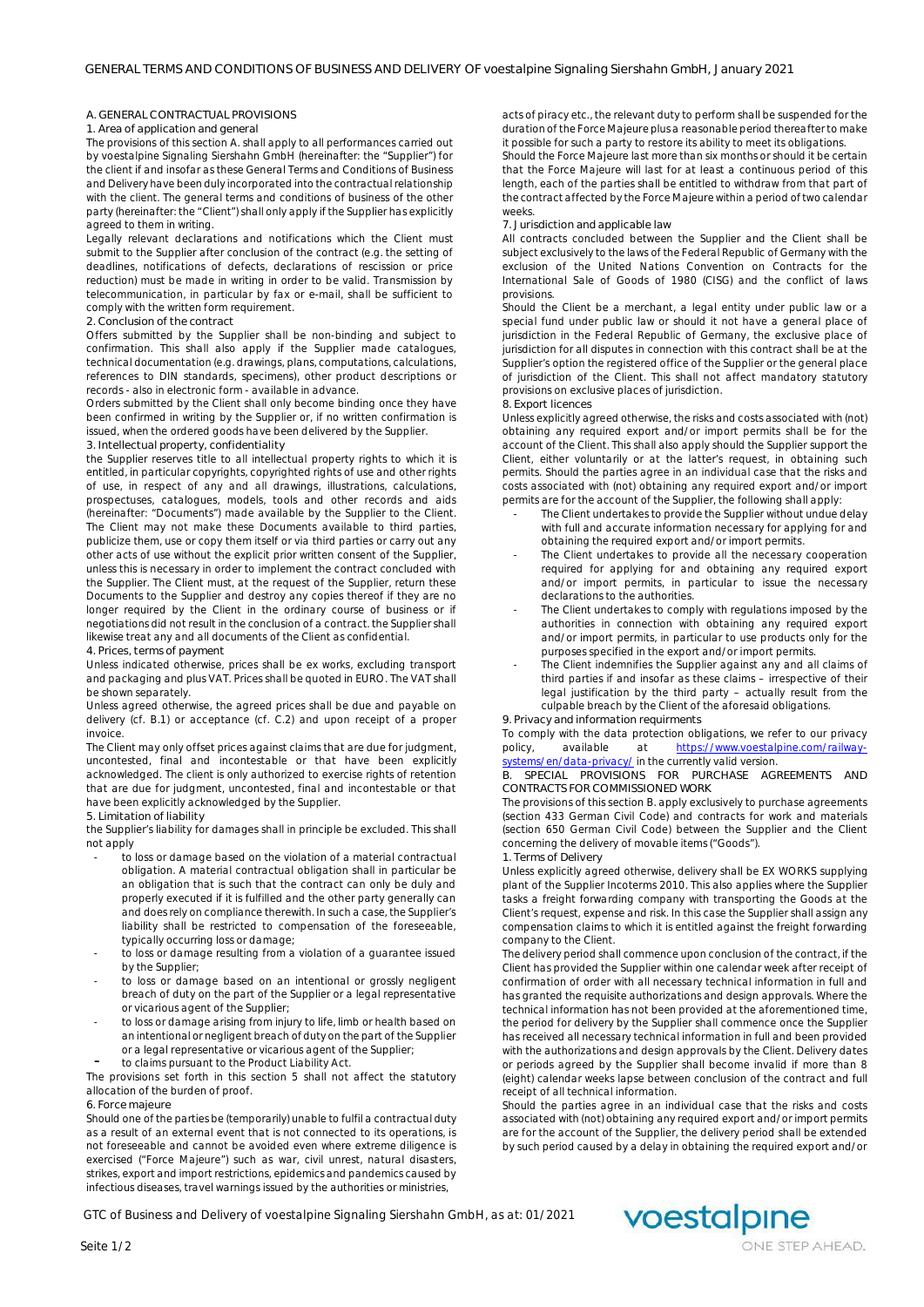import permits plus a reasonable period for carrying out the delivery, if obtaining said permits is delayed for reasons for which the Supplier is not responsible. the Supplier shall be entitled to make partial deliveries if and to the extent this does not unreasonably affect the interests of the Client. This shall particularly be the case where

.<br>− partial delivery can be used by the Client for the purpose of the contract,

─ delivery of the remaining ordered Goods has been ensured, and

- the Client does not incur considerable additional expenses or costs as a result thereof (unless the Client agrees to assume such costs).

The Client undertakes to notify the Supplier immediately of any imminent delay in acceptance of the Goods.

Where the Client is in default with acceptance, the risk of accidental destruction or deterioration of the Goods shall pass to the Client as from said time, and the Supplier shall be entitled to set the Client a reasonable period for acceptance. Should such period expire without results, the Supplier shall have the right to rescind the contract and claim damages in accordance with statutory provisions. The setting of a period by the Supplier can be dispensed with if the Client is responsible for unloading the Goods at the place of delivery and unloading is delayed for reasons attributable to the Client.

**2. Material defects, defect-related rights**

Unless otherwise provided for herein, the rights of the Client with regard to material or legal defects shall be subject to the statutory provisions. In all cases, the statutory provisions regarding final delivery of the Goods to consumers shall remain unaffected (especially sections §§ 445a, 445b, 478 German Civil Code). In the case of material defects of the delivered Goods, the Supplier shall be entitled and obligated to choose, within a reasonable period, whether to repair

# or replace the Goods.

The Client's defect-related rights shall lapse if it makes changes to the Goods without the prior consent of the Supplier or has them changed by a third party, thus causing the defect in the first place or making it impossible or unreasonably difficult to remedy the same. In any event the Client shall bear any additional costs of remedying the defect that result from such changes.

The warranty period shall be one year from the transfer of risk, except where the mandatory provisions of sections §§ 445a, 445b, 478 German Civil Code apply. This neither applies to loss or damage based on an intentional or grossly negligent breach of duty on the part of the Supplier or a legal representative or vicarious agent of the Supplier nor to loss or damage arising from injury to life, limb or health based on an intentional or negligent breach of duty on the part of the Supplier or a legal representative or vicarious agent of the Supplier. The statutory limitation period shall apply in this respect.

#### **3. Retention of title**

For each specific contract the Supplier reserves title to the goods until all the claims arising out of said contract are settled in full ("ROT Goods"). The legal basis for the Supplier's claims against the Client is irrelevant. For the purposes hereof, 'claims' also includes amounts outstanding based on a negative current account balance. The Client shall store the ROT Goods for the Supplier free of charge.

The Client shall inform the Supplier in writing without delay in the event of attachments or enforcements by third parties that affect the Supplier's rights (especially the Supplier's retention of title). If the third party is not in a position to reimburse the Supplier the judicial and extrajudicial costs for an action pursuant to section 771 Code of Civil Procedure or some equivalent form of action provided for in the legal system in place at the location where the ROT Goods are stored, the Client shall be liable for the loss sustained by the Supplier. Where the ROT Goods are processed or reconfigured by the Client, this shall always be done on behalf of the Supplier as the manufacturer. the Supplier shall acquire title directly and shall not incur any obligations as a result. If the ROT Goods are combined with other objects that do not belong to the Supplier, the Supplier shall become co-owner of the resulting goods in proportion to the value of the ROT Goods relative to the value of the other objects at the time of processing. The same shall apply to the goods resulting from processing as applies to the ROT Goods. If the Supplier's title lapses owing to processing, combining or mixing, the Client shall transfer a share of its (co-)title to the Supplier in proportion to the invoice value of the ROT Goods.

The Client may only sell ROT Goods within its normal course of business. The Client is entitled and authorized to resell ROT Goods on condition that all claims it may have against its customers or third parties out of the resale are assigned to the Supplier. As of the date hereof the Client hereby assigns its claims from the resale of ROT Goods to the Supplier in the amount of the invoice value of the ROT Goods - on a pro rata basis in the event that the Supplier is co-owner of processed goods. the Supplier hereby accepts this assignment. The Client has no right to dispose of the ROT Goods in any other manner; in particular, the Client may not pledge the ROT Goods or transfer title to them by way of security. the Supplier can revoke the Client's right to sell the ROT Goods i) if the Client's financial position deteriorates substantially (especially if one of the grounds for insolvency pursuant to sections 17-19 Insolvency Code applies or if insolvency proceedings are applied for or opened), ii) if the Client ceases to perform its payment obligations from the proceeds collected, or iii) if the Client defaults on payment. In these cases the Supplier also has the right to rescind the contract and to require the Client to return the ROT Goods.

The Client is authorized to collect the claims it has assigned to the Supplier. the Supplier can revoke or amend the Client's authority to collect the assigned claims

GTC of Business and Delivery of voestalpine Signaling Siershahn GmbH, as at: 01/2021

(in particular, the Supplier can require the Client to transfer the proceeds from the assigned claims to a separate fiduciary/trust account). the Supplier shall only

avail itself of its right to revoke or amend the Client's authority i) if the Client's financial position deteriorates substantially (especially if one of the grounds for insolvency pursuant to sections 17-19 Insolvency Code applies or if insolvency proceedings are applied for or opened), ii) if the Client ceases to perform its payment obligations from the proceeds collected, or iii) if the Client defaults on payment. The Client has no right to assign the claims to third parties. At the Supplier's request, the Client shall inform its customers about the assignment of the claims to the Supplier and provide the Supplier with the information/documentation necessary to collect the claims.

At the Client's request the Supplier agrees to release the collateral it is entitled to in accordance with the above insofar as its realizable value exceeds the secured claims by more than 10%. the Supplier can choose which collateral to release.

If the Client asks for the ROT Goods to be delivered to a country that does not recognize the above retention of title or where it does not have the same effect as in Germany, the Client must take all measures/make all declarations necessary to create comparable security rights. The same shall apply if the Client introduces the ROT Goods into such a country. **C. SPECIAL PROVISIONS FOR COMMISSIONED WORK PERFORMED**

The provisions of this section C. apply exclusively to contracts for work and services (section 631 German Civil Code) between the Supplier and the Client. Such contracts can, for example, have as their subject planning work, maintenance, repair and overhaul work, switch or rail grinding or installation support.

**1. Cooperation obligations of the Client**

In the case of maintenance, repair and overhaul work, the Client shall, in a timely manner before the work is commenced, provide the relevant safety provisions that apply at the respective site and – should special equipment be required for this – the necessary means for complying with such safety provisions.

The Client shall, in a timely manner, ensure that there is sufficient installation space at the time of the agreed commencement of the work. This includes, in particular, ensuring unimpeded access for the personnel and vehicles of the Supplier required to carry out the commissioned work. The Client shall take precautions to ensure that all relevant occupational and operational safety provisions are complied with and monitored before, during and after the Supplier's performance of the commissioned work. The Client shall ensure that permits and/or access permits for the Supplier personnel for performance of the commissioned work are obtained in a timely manner.

#### **2. Acceptance**

The Client shall accept the commissioned work performed. Both parties shall prepare an acceptance report documenting the acceptance which shall include any defects recognized within the acceptance process. This acceptance report shall be signed by both parties. Partial acceptance is also possible upon request by one of the parties. The acceptance or partial acceptance cannot be refused due to insignificant defects.

The commissioned work shall be deemed accepted if

- the Supplier, after completing its work, asked the Client for acceptance or partial acceptance and
- the Client did not accept the work in spite of a grace period set by the Supplier, and
- acceptance was refused for a different reason than due to a significant defect notified to the Supplier.

The commissioned work shall be deemed accepted if the Client, in breach of contract, makes use of the contractually agreed work before acceptance has taken place.

**3. Defect-related rights**

The rights of the Client in case of material and legal defects shall be subject to the statutory provisions unless otherwise specified below.

If the Client accepts the commissioned work even though it is defective, and if the Client is aware of the defect upon acceptance, the Client's rights in case of defects shall, notwithstanding the preceding paragraph, be excluded unless it has reserved the right to assert claims.

The Client's defect-related rights shall not apply if the Client changes the commissioned work or has it changed without the Supplier's consent, and the defect only arises as a result of this or, due to this, it becomes impossible to remedy the defect or such remedying is made unreasonably difficult. In any event the Client shall bear any additional costs of remedying the defect that result from such changes.

Where the Supplier provides information or advice and such information or advice is not part of the contractually agreed scope of performance owed by it, this is done free of charge and excluding any liability.